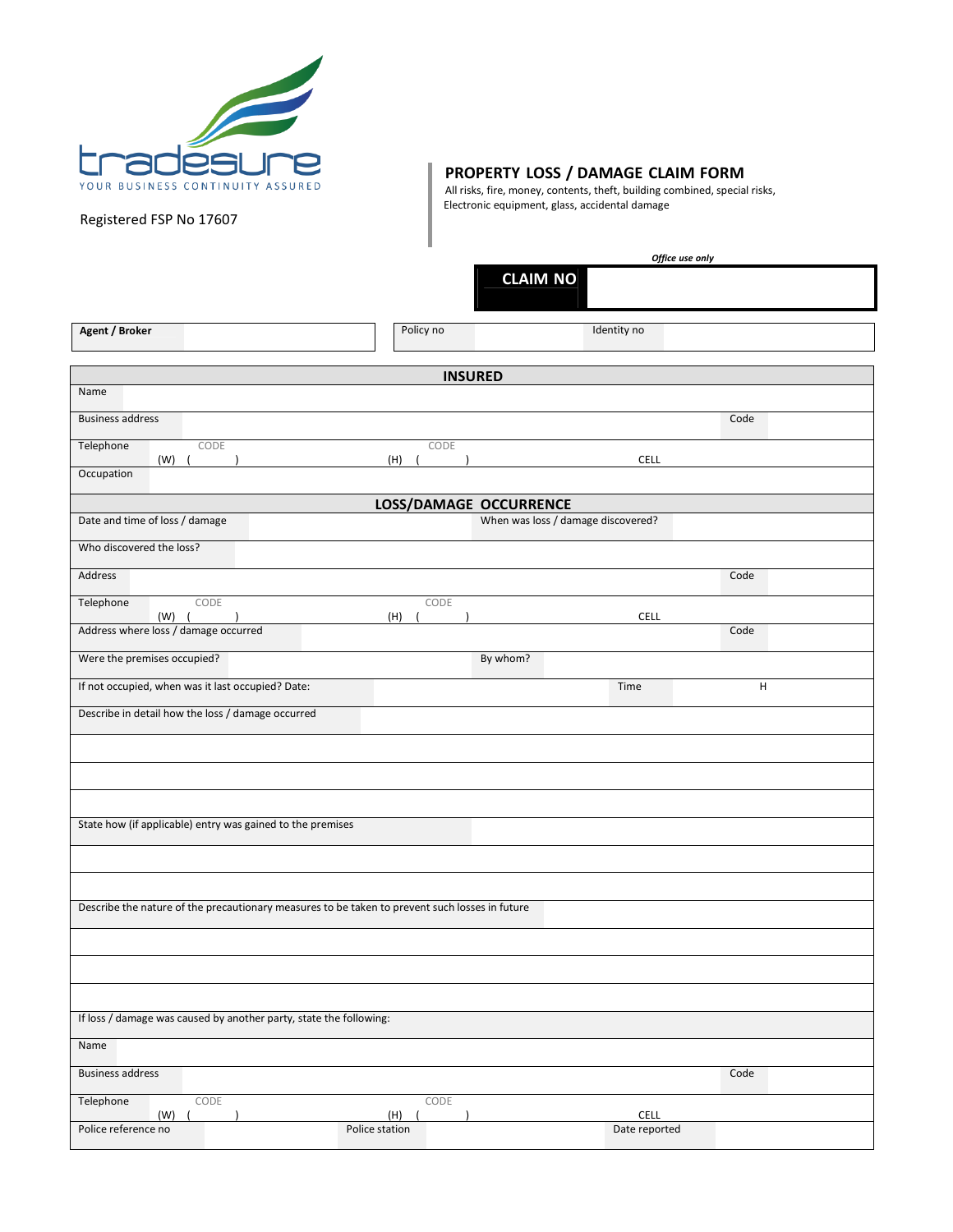| PREVIOUS LOSS / DAMAGE                      |  |  |  |
|---------------------------------------------|--|--|--|
| Have you suffered any loss / damage before? |  |  |  |
| If so, supply details                       |  |  |  |
|                                             |  |  |  |
|                                             |  |  |  |
|                                             |  |  |  |
|                                             |  |  |  |
|                                             |  |  |  |
|                                             |  |  |  |
|                                             |  |  |  |
|                                             |  |  |  |
|                                             |  |  |  |
| If you were insured, supply name of insurer |  |  |  |
| Telephone<br>CODE<br>Policy no              |  |  |  |
|                                             |  |  |  |
|                                             |  |  |  |
|                                             |  |  |  |

| <b>OTHER INTEREST</b>                                                            |  |  |  |
|----------------------------------------------------------------------------------|--|--|--|
| Does any other party have interest in the insured property, eg credit agreement? |  |  |  |
| If so, state name and interest                                                   |  |  |  |
|                                                                                  |  |  |  |

| <b>VALUE</b>                                                                                                              |          |  |  |
|---------------------------------------------------------------------------------------------------------------------------|----------|--|--|
| What is your estimate of the total value of the property insured under the policy (with the exclusion of motor vehicles)? |          |  |  |
| When was it last valued?                                                                                                  | By whom? |  |  |

| <b>OTHER INSURANCE</b>                                    |                   |  |  |  |
|-----------------------------------------------------------|-------------------|--|--|--|
| Is there any other insurance covering this loss / damage? |                   |  |  |  |
| If so, state name of insurer                              |                   |  |  |  |
| Policy no                                                 | Telephone<br>CODE |  |  |  |

**DECLARATION**

I / We solemnly declare that the above particulars are correct.

I/We acknowledge the sharing of claims information by insurers is essential to enable the insurance industry to underwrite policies and assess risks fairly and to reduce the incidence of fraudulent claims. In the public interest and with a view to limiting premiums, I/we hereby waive any right to privacy in any insurance or claims information supplied by me or on my behalf in respect of any insurance application or claim made or lodged by me/us and I/we consent to such information being disclosed to any other insurance company or its agent. I/We also waive any rights to privacy and consent to the disclosure of any information relevant to any insurance claim concerning me or any insured person I/we represent.

I/We further declare that all the particulars to be true in every respect and correct and I/we understand that if any claim lodged under this policy be in any respect fraudulent or if any fraudulent means or devices be used by me/us or anyone acting on my/our behalf or with my/our knowledge or consent to obtain any benefit under this policy or if any event be occasioned by the willful act or with the connivance of me/us, the benefit afforded under this policy in respect of such claim shall be forfeited.

Insured's Signature Date Date Date Date